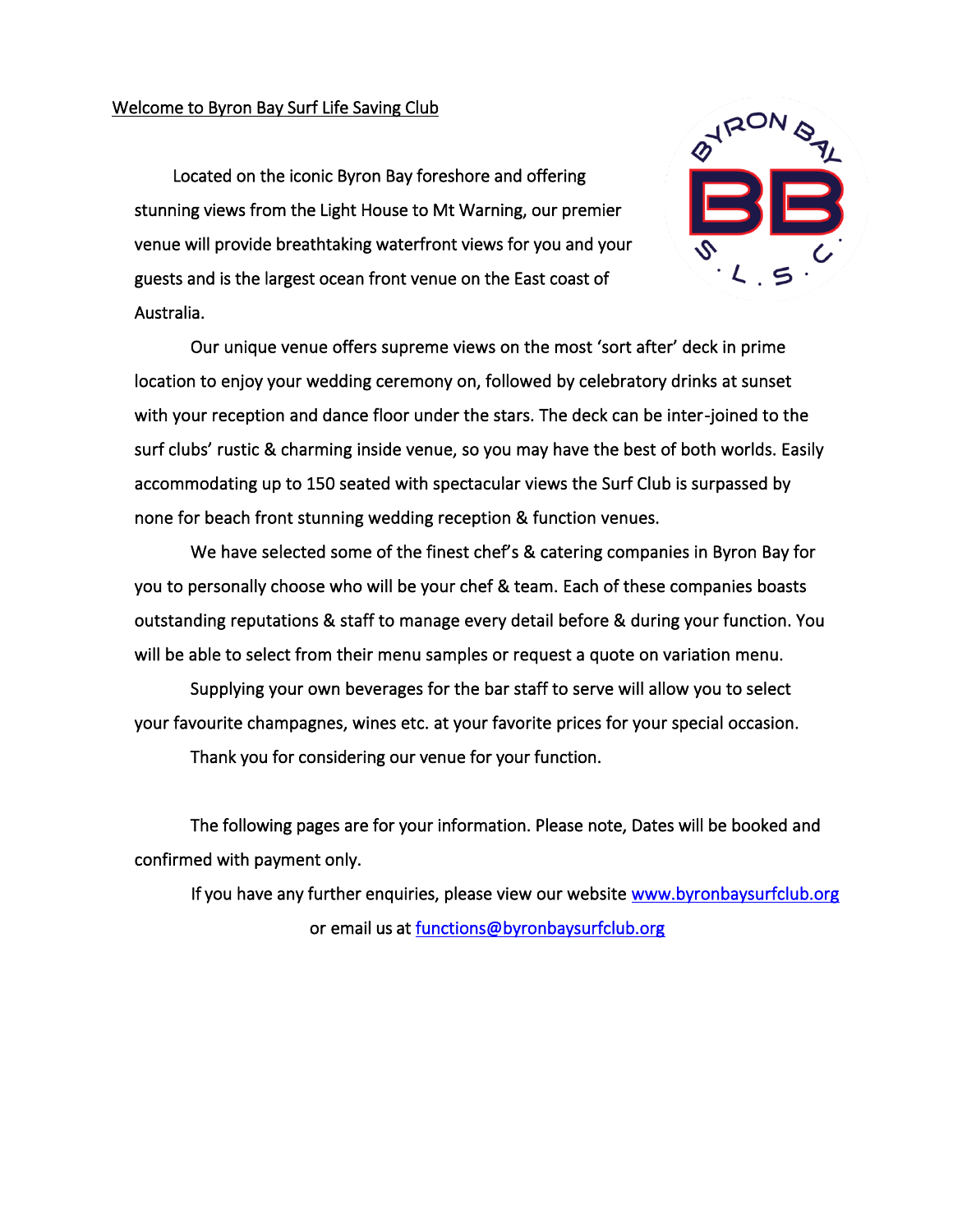# **Hirers Information 2022** *Amended 10/2/2022*

## **COSTS: For all Functions a \$1000 bond is required**

**All EVENTS: \$5000 – The Hire is for Hall/Kitchen/Deck/Toilets, no services are included.** Access 8am-midnight. ACCESS thru coordinator. Keys are held by coordinator, **HIRE GOODS:** Must be collected before 8am the following morning. Please ensure any hire equipment and the company responsible are aware of this condition.

**ALCOHOL:** Our preferred beverage partner is the **BEACH HOTEL** who offer exclusive discounts, FREE delivery, Glassware Hire, and a full refund on any unused stock. For enquiries please contact Damon or Greg at **bottleshop@beachhotel.com.au** or 0266856402. They will help customise your order to your needs and budget.

**CATERERS:** The surf club has a list of approved and preferred coordinators/caterers for you to choose from. These coordinators/ caterers meet current surf club requirements & restrictions. They cover a wide variety of styles and budgets; they are experienced in coordinating, catering and managing functions at the surf club.

**The surf club requires you select one of these coordinators/ caterers.**

**The coordinator/caterer you choose will be the overall manager of the function. They are responsible for access, basic set-up, catering, supervision, pack-down, clean and lock-up of the Surf Club.**

**All specialists engaged for your function- E.g. Celebrant, DJ – will need to liaise and work with your coordinator/caterer.**

**The Caterer/Function Managers that you can choose from are:**

- **Byron Bay Weddings**
- **Eat Drink Catering**
- **100 Mile Table**
- **Grapevine Catering**
- **The Larder**
- **Seaweed Cuisine**

**DAMAGE/LOSS:** The Hirer will be responsible for and be required to make good any loss or damage to property, furniture or fittings. Such deductions will come from Bond monies plus other action may be initiated. Hirer is responsible for all other property brought onto the premises; hirer must insure his own property whilst on Club premises.

PLEASE note: no other wedding chairs may be brought onto the premises.

**NOISE:** The hirer is subject to Noise Pollution Regulations and Police frequently issue on the spot tickets starting at \$250 for infringements. Please consider the **quiet and good order of the neighborhood when leaving the premises.**

**Music must cease by 11.00pm (No Exceptions)**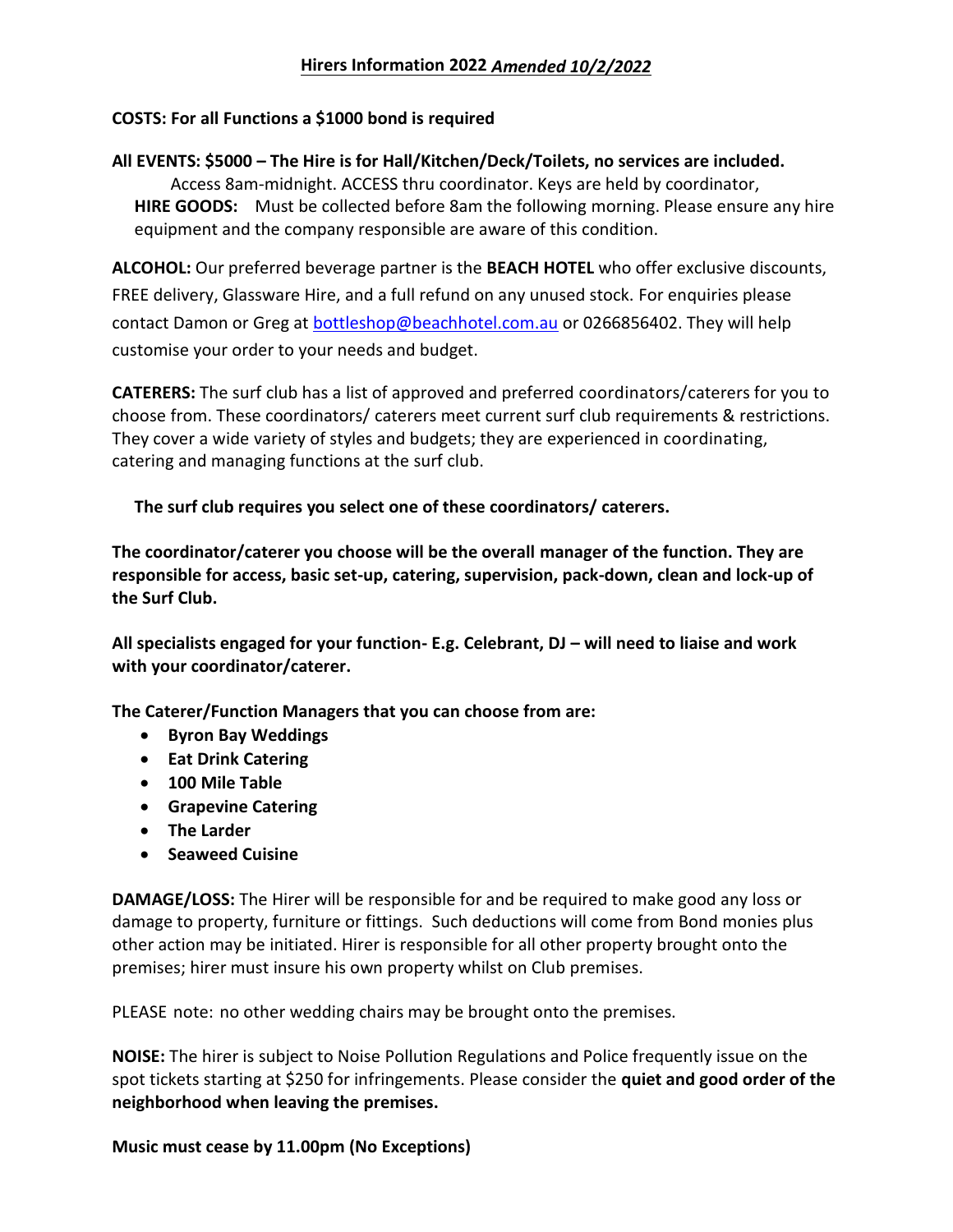**KITCHEN:** The kitchen has the following inclusions and is to be left clean following the function

- Commercial Oven with 8 burner gas cook top
- 2 large stainless work benches
- 1 small stainless work bench (on wheels)
- Commercial Dishwasher
- Commercial Glass Washer
- Walk in cold room
- Regular standing fridge/freezer
- 2 Sinks

**SUB LETTING:** The Hirer is not to sub-let the premises.

**DECORATIONS:** Please use fishing line, cable ties & similar, to prevent damage or marking of fixtures. **Candles must be enclosed in glass.**

**LIQUOR SALES:** A function license must be obtained 6 weeks prior to event From a Court if liquor is sold. Not needed if you are just providing alcohol, not selling.

**HIRER: The Coordinator/Caterer** from the approved list is required to be on the premises at all times and be responsible for the actions of any person/s on the premises whilst being hired. Caterer /Hirer is responsible for the security of property, premises, returning all property, keys etc.

## **MAXIMUM CAPACITY – 150 PEOPLE.**

**INJURY:** Any member of the public, entertainer or employee injured on the premises shall be the responsibility of the hirer.

**LIABILITY:** Byron Bay SLSC shall not be liable for loss, damage or injury to persons/ property whilst hirer is using these premises.

**FURNITURE:** Included in the hire cost is the use 200 white "wedding chairs", 20 rectangular tables (2100x900) (no covers) and 16 round tables (1500) (no covers) Rectangle seat 8-10. Round seat 8-9

## **What's not Included in Hire Fee:**

- Linen
- Glassware
- Styling
- Heaters/Fans
- Audio (Speakers, Microphones etc.)
- Marquee
- Cocktail Furniture

**SECURITY:** The coordinator/caterer chosen from surf club list is required to lock up and secure all property.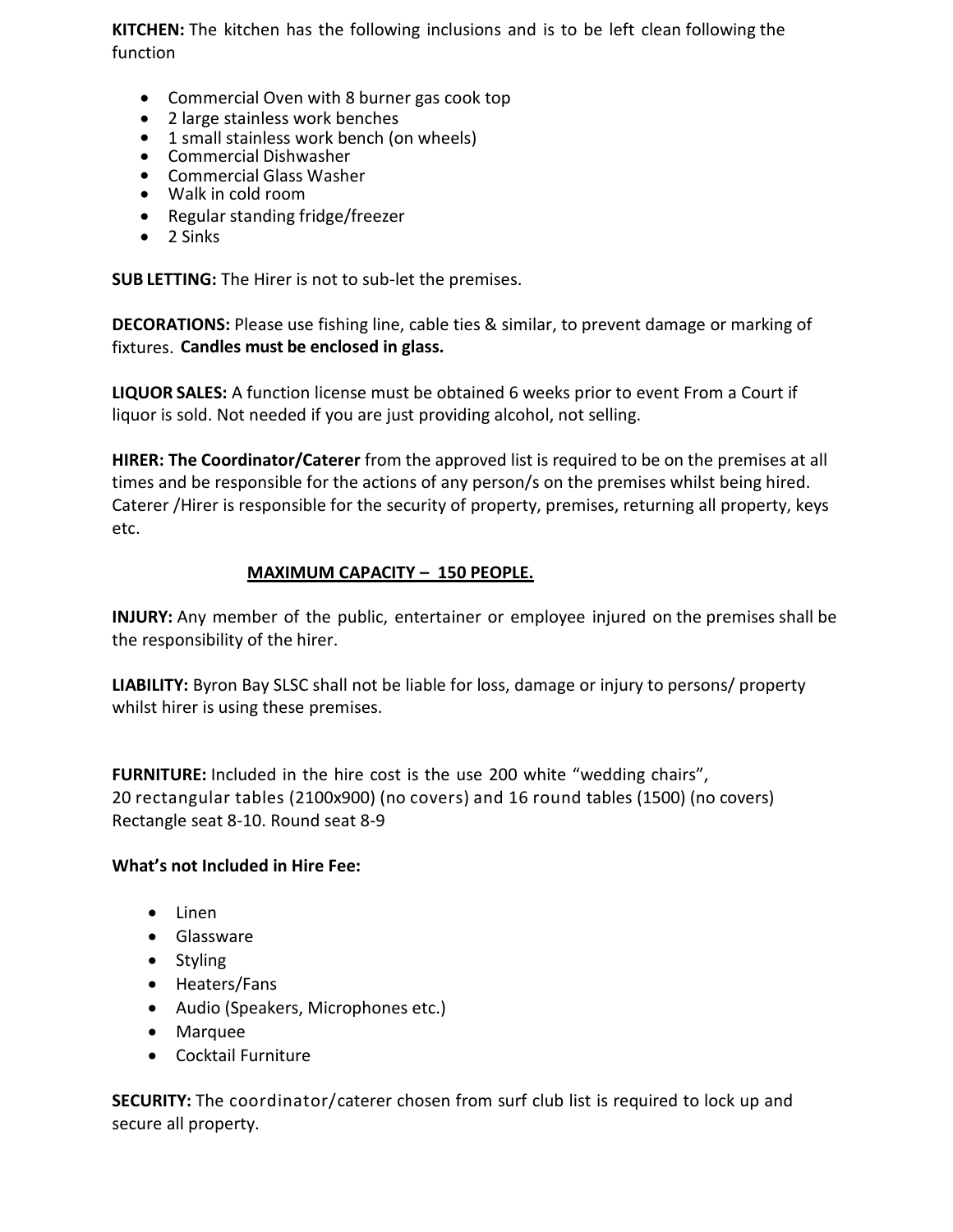**TOILETS:** Toilets will be cleaned on the morning of your event and closed to members until after the completion of your event. Please do not leave toiletries etc. in the toilets the day before the event.

**ACCESS TO HALL:** Is only available from 8:00am on the morning of your booking through until 12 midnight. NO access is available on the day prior due to other bookings and or cleaning.

**PLEASE NOTE:** Any event run between Nov 30<sup>th</sup> and January 27<sup>th</sup> each season must hire a minimum of 2 Licensed Security Guards for the event. (Weddings Exempted)

**Surrounding park areas**: The surrounding park areas are public land & and not Included in the venue hire. The surf club is not in control of activities in parks.

PARKING**:** Byron Bay SLSC is located on Crown Land and the Parks and Gardens are not the responsibility of Byron Bay SLSC. Byron Shire Council advise that there is no parking allowed in the park adjacent to the hall. Drop-off and pick-up is allowed.

BOND PAYMENT: This payment is required to hold ANY date in our calendar. The Venue Bond is a set amount of \$1000. It is to be paid by Direct Deposit ONLY.

If the contract is followed and the hall is left in the same condition, the full \$1000 will be returned after you function. Please provide the account details on contract below so the \$1000 can be deposited back to you.

# VENUE FEE PAYMENT:

The venue fee for all weddings/ functions is \$5000 and is due one month prior to your function. No access/keys to the surf club will be given until all payments have been made and finalized.

All Direct Deposit PAYMENTS are to be made into the following account

Account Name: Byron Bay Surf Lifesaving Club

BSB: 032 573

Account Number: 246485

Leave your surname and date of hire as reference e.g. smith01.01.18